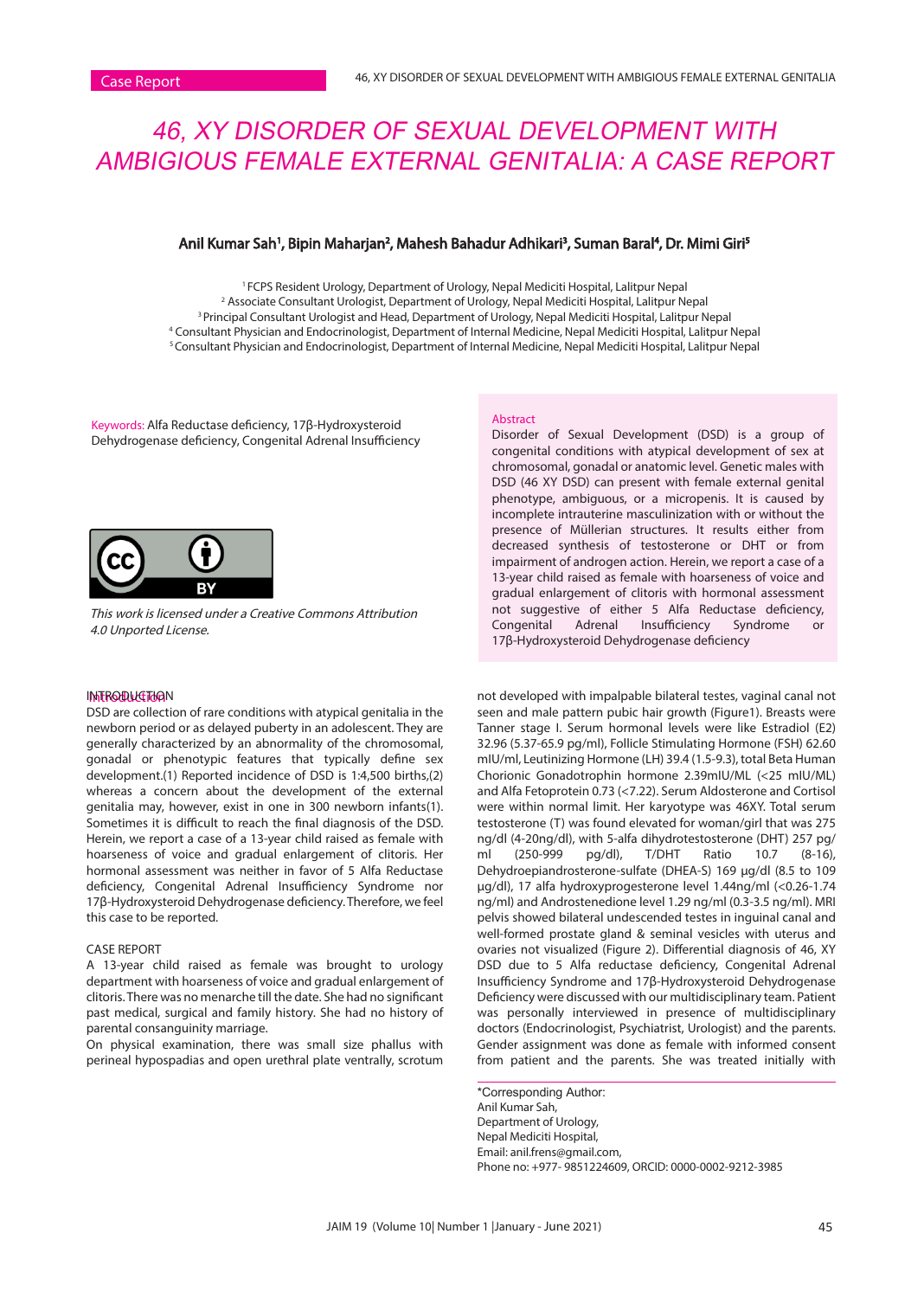Androgen Deprivation Therapy (Leuprolide, Bicalutamide) Estrogen supplementation (/Conjugated Estrogen/Premarin, Estradiol/Valest) and Aldactone (to reduce virilization). After an interval of 3 weeks, bilateral testes removal was done laparoscopically and both testes were found atrophied (Figure 3). She was further planned for genitoplasty and breast implantation (if needed) surgery. She is doing well under follow up.



Figure 1: Small Phallus with perineal hypospadias, absent scrotum and male pattern pubic hair



Figure 2: MRI showing bilateral undescended testes in inguinal canal, well developed prostate with no uterus



Figure 3: Bilateral atrophied testes removed laparoscopically DISCUSSION

Genetic males with DSD (i.e., 46, XY DSD) can present with female external genital phenotype, ambiguous, or a micropenis (stretched penile length <2.5 SD for age). It is caused by incomplete intrauterine masculinization with or without the presence of Müllerian structures. It results either from decreased synthesis of testosterone or DHT or from impairment of androgen action (3) Majority of 46, XY DSD have male gonads but in some of them no gonadal tissue is found. Patient may develop normal female external genitalia due to complete absence of virilization. They

generally seek medical attention due to the absence of breast

development and/or primary amenorrhea at pubertal age.(1) Precocious diagnosis of this condition allows a better therapeutic approach, therefore thorough clinical assessment including family and prenatal history, complete physical and genital examination is advised. The diagnostic evaluation of DSD includes Hormonal measurements (LH, FSH, Inhibin B, anti-Mullerian hormone (AMH) and steroids), Ultrasonography imaging, cytogenetic and molecular studies are the diagnostic modalities. Gonadal Biopsy and/or endoscopic/laparoscopic exploration are required in very few cases.(3)(1) Ultrasound easily reveals the presence or absence of Müllerian structures, can locate the gonads and can also identify associated malformations. Therefore, it is considered as the first and often the most valuable imaging modality in DSD.(4) Genitography and cystourethrography can show the type of urethra, the presence of vagina, cervix, and urogenital sinus.

Studies of 46, XY DSD have focused largely on aspects of gender development such as satisfaction with gender of rearing, sexual orientation, gender identity, and gender role (GI/R).

Sometimes it is difficult to reach the diagnosis and identify the actual cause behind the 46, XY DSD. As in our case, we concluded differential diagnosis of 5 Alfa reductase deficiencies, Androgen<br>Insensitivity Syndrome (AIS) and 17ß-Hydroxysteroid Insensitivity Syndrome (AIS) and 17β-Hydroxysteroid Dehydrogenase Deficiency. The clinical points in favour of 5 Alfa reductase deficiency are clitoral-like phallus, bifid scrotum, pseudo-vaginal perineo-scrotal hypospadias, penile urethral plate, enlarged prostate and 46, XY karyotyping, whereas, Testosterone & DHT Ratio was 10.7 (<30), which was not in favor. This was not AIS because female distribution of adipose tissue, female breasts and external genital development. 17β-Hydroxysteroid Dehydrogenase Deficiency was excluded due to normal Androstenedione level in spite of enlarged prostate. However Testosterone was low for normal pubertal boy which also could be attributed to atrophied bilateral undescended testes.

DSD may carry a social, cultural and hormonal stigma. These are effect modifiers for gender role. Gender-role change occurs at different rates in different societies. DSD has multiple level relations with fertility, marriage, employment, economic independence, religious views, philosophical views and literacy. (5)

This is a case of delayed diagnosis. Greater opportunity for the patient's involvement and satisfaction in the decision process of gender assignment is the advantage of delayed diagnosis. Negative consequences of development of self-esteem and reduced gender satisfaction within cultures with low incidence of disease are the disadvantages. (6) Self-esteem, social adjustment, financial burden and future planning of the child are the difficulties for the parents. They get worry about risks, benefits and potential complications of treatment and non-treatment options. (2)

Doctors role must be centred at reasonable patient standard. Multidisciplinary team approach (Endocrinologist, Psychiatrist, Urologist) are needed for the thorough discussion and planning of management. Disclosure of diagnosis, prognosis, grave consequences, probable outcomes, expected post-treatment course, risks, benefits of alternative treatments and non-treatment are the responsibilities the treating physicians. Conclusion with a